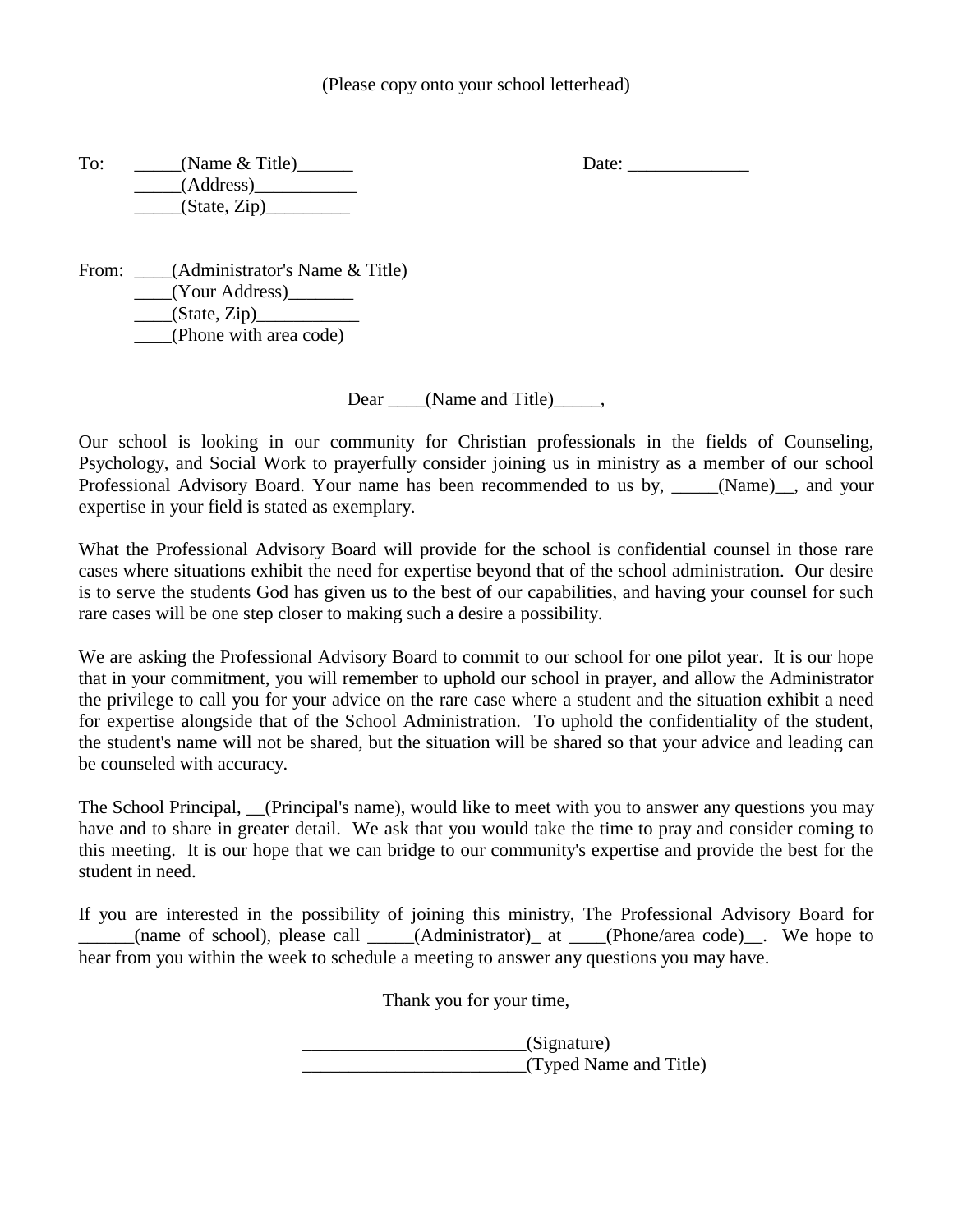## Professional Advisory Board for

\_\_\_\_\_\_\_\_\_\_\_\_\_\_\_\_(School's name)

Definition: The Professional Advisory Board is a professionally support of expertise for the school in the fields of psychology, social work and counseling. The Professional Advisory Board will provide confidential counsel and recommendations to the school Administration for student situations that exhibit a need for expertise in the areas of psychology, social work and counseling.

### Professional Advisory Board

- 1. Will commit to one year from September (year) to (year).
- 2. Will make recommendations and act as a resource for the school in their field of expertise to the Administrator of (school's name).
- 3. Will support the school in prayer.
- 4. Will be open to phone calls from the Administrator of the school and provide time to understand and review the situation of the case at hand.
- 5. Will hold all recommendations and sharing of cases in confidence with those in their practice and with the community.

Our school, \_\_\_\_\_\_\_\_(school's name) will not be legally accountable, and will not be held collectively responsible for the advice they share to the families per case.

# Professional Advisory Board Contact

I, \_\_\_\_\_\_\_\_\_\_\_\_\_\_\_\_\_\_\_\_\_\_\_\_\_\_, will commit to \_\_\_\_\_\_\_\_\_\_\_\_\_\_\_\_\_\_\_\_\_\_\_\_\_\_\_\_\_\_\_\_\_\_\_\_\_ School for the school year of \_\_\_\_\_\_\_\_\_, as a Professional Advisory Board Member. I have read the above commitment responsibilities, and have taken this commitment to prayer. I will share with the school and provide recommendations to the individual case shared with me.

I will uphold the confidentiality of the student involved.

I recognize that my service is in ministry to our Lord, with the hope that God will use me to provide recommendations to help the Administration in my field of expertise.

|  | (Name)               |
|--|----------------------|
|  | (Title)              |
|  | (Field of expertise) |
|  | (Date of signature)  |